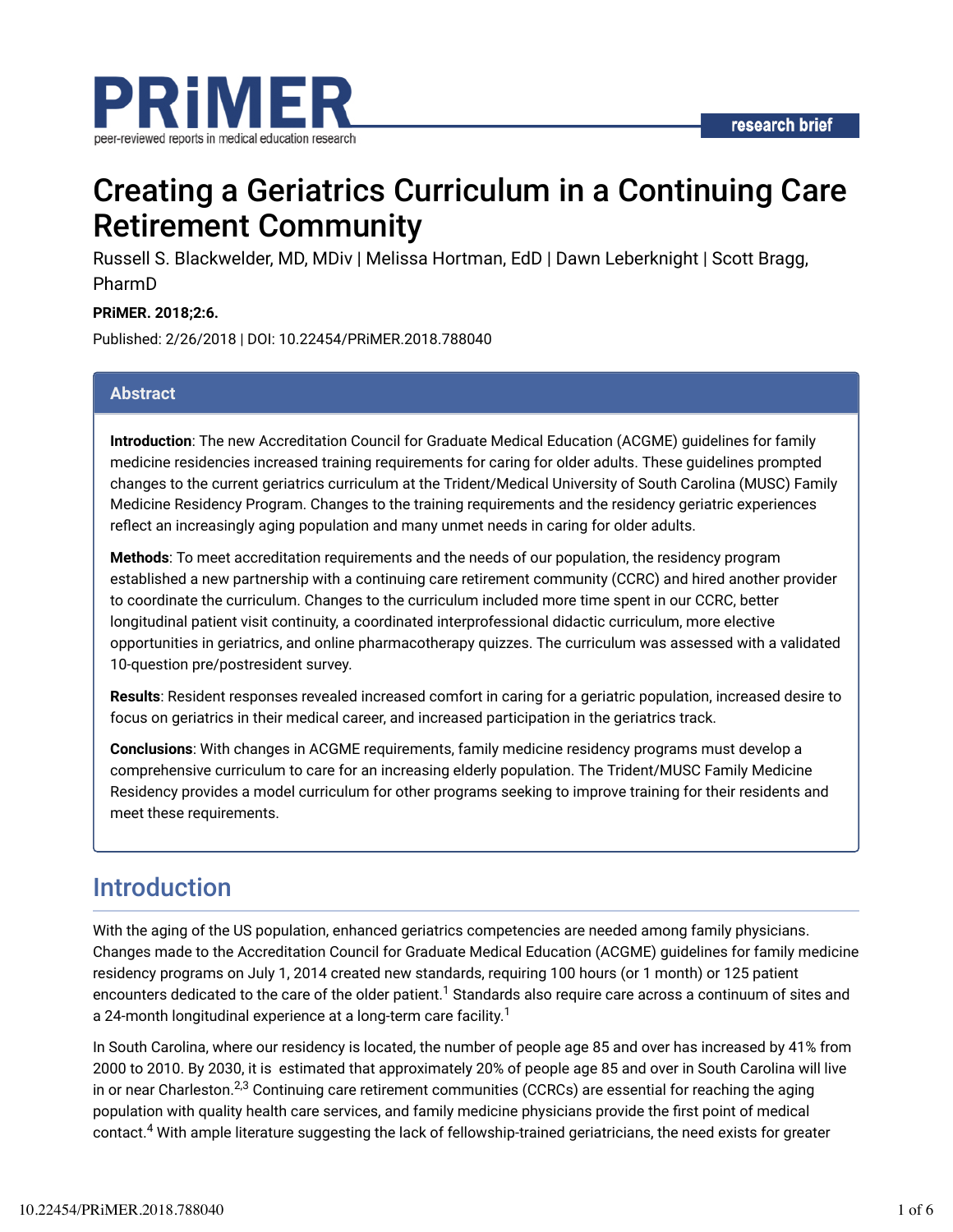geriatric training among family medicine residency programs. 5–14

Family medicine residency programs must alter their curriculum to ensure ACGME standards are met and residents are equipped to work with this population after training. This study addresses a curriculum redesign to meet the new ACGME program requirements and explore the effectiveness of educational efforts at the Trident/Medical University of South Carolina (MUSC) Family Medicine Residency Program.

## Methods

The Trident/MUSC Family Medicine Residency Program has 30 family medicine residents and operates as a partnership between a large academic institution (Medical University of South Carolina) and a community hospital system (Trident Medical Center). The Village at Summerville is a nonprofit 270 bed CCRC, where residents are trained in caring for older adults. Prior to 2015, the residency geriatric experience included only 2 half days per week over 5 weeks with a community preceptor. In 2015, a faculty member was hired to provide clinical services at the CCRC and oversee implementation and enhancement of the residency program requirements. The residency program's curriculum coordinator and clinical pharmacist also contributed to the faculty champion's effort to develop and implement the curriculum.

Changes to the curriculum were based on ACGME requirements and a needs assessment from former graduates. The needs assessment showed many graduates providing care to older adults and a lower percentage of our graduates indicating they were very well prepared to care for older adults compared to graduates from residencies in South Carolina. Curricular changes included a new 5-week geriatric rotation for PGY-2 residents. Care is provided at the CCRC where the attending and resident physicians see patients collaboratively (Table 1). While on the rotation, each resident presents a 30-minute morning report presentation and completes online geriatric pharmacotherapy questions. For residents seeking more experience, there is a geriatrics elective and a geriatrics track, which provide additional learning and scholarly opportunities. In addition, all PGY-2 and PGY-3 residents participated in a longitudinal curriculum where they explored geriatric topics in didactic sessions and then applied what they learned in small group activities with their longitudinal patients (Table 2).

The goals of the new curriculum were to better prepare graduates for caring for older adults, increase interest in geriatric medicine, and meet ACGME requirements. To assess the effectiveness of the rotation, residents completed a validated pre- and post-self-assessment survey on caring for geriatric populations,<sup>14</sup> geriatric pharmacotherapy questions, and American Academy of Family Physicians (AAFP) reading questions during the rotation. We also implemented an informational survey that asked residents about their interest in and comfort with geriatrics using a 5-point Likert scale, as well as three open-ended questions that assessed changes in resident interest and strengths and weaknesses of the geriatrics curriculum.<sup>15</sup> Responses to this survey were intended to measure the overall change between resident information prior to participating and after participation in the longitudinal curriculum. Means on linear quantitative survey items were assessed for differences via one-way analysis of variance (ANOVA) procedures. The open-ended questions were analyzed via standard thematic analysis techniques.<sup>16</sup>

The Trident Medical Center Institutional Review Board approved this study (IRB protocol #2232) as exempt research. We collected data using REDCap, then imported it into SPSS, a statistical software program, to identify trends. Results are displayed in descriptive statistics including measures of central tendencies and measures of variability.

## **Results**

The PGY-2 cohort consisted of 10 residents. All residents completed the geriatric rotation during their second year and completed 18 months (out of the 24 required) of the longitudinal geriatric experience.

Nine residents (90%) completed a 25 Yes/No pre- and post-self-assessment rotation survey showing an absolute 36% increase in confidence (P<0.05) from the beginning of the rotation to the end (Table 3). Approximately 25% of the questions had over a 50% increase in confidence.

All PGY-2 residents (100%) completed the three pharmacotherapy quizzes along with the rotation exam consisting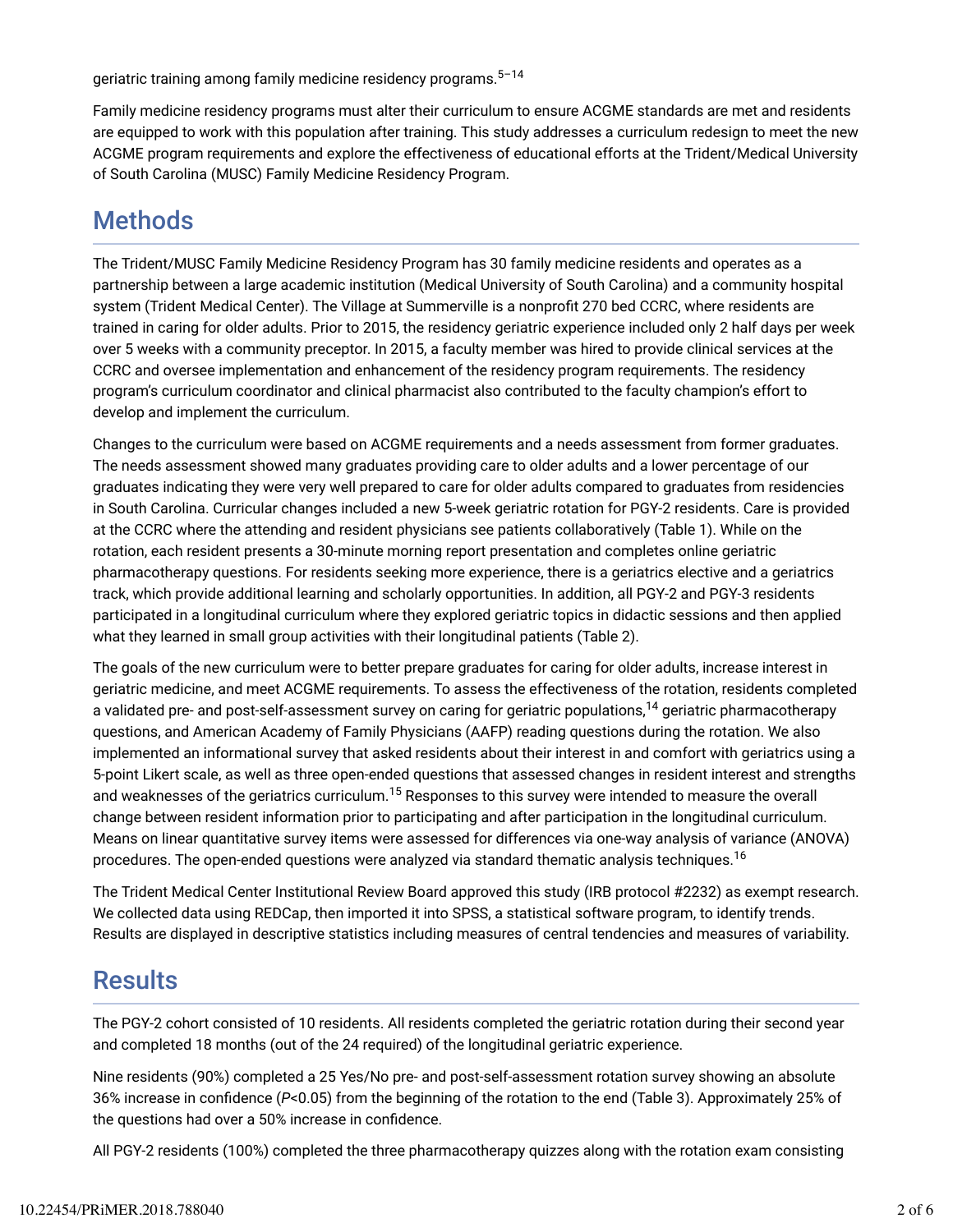of questions from AAFP readings on geriatric topics during their 5-week rotation. Average scores ranged from 91% to 97% correct (Table 4).

Nine PGY-3 residents (90%) completed a follow-up survey that asked their level of agreement with four statements on a 1 to 5 Likert scale (Table 5). Combined, these results showed a 0.89 point improvement in Likert scale responses (*P*<0.05). Resident qualitative responses revealed themes of increased comfort and interest in caring for the geriatric population, increased desire to focus on geriatrics, and increased participation in the geriatrics track.

### **Conclusions**

With an increasing number of older adults and longer life spans, there is increased importance to prepare physicians who are able to care for elderly populations. It is imperative that family medicine residency programs implement a comprehensive curriculum that increases resident interest and comfort with geriatric medicine. Our curriculum redesign focused on ACGME requirements and offered a 5-week geriatric rotation, established 24 months of longitudinal experiences at a long-term care facility, and included practical didactic sessions where residents practiced topics they learned with their longitudinal patients. Our curriculum redesign improved resident confidence in providing care to older adults and increased resident interest in geriatric medicine.

Limitations with our study include results obtained from only one study site, small numbers of residents completing the program, and no long-term information on how this curriculum impacted resident interest, or patient outcomes. Results from this analysis need to be repeated in other cohorts and with other residency programs to develop more robust, generalizable findings. Moreover, since no power analysis was completed it is unclear if enough participants were included to detect definitively meaningful improvements in confidence. Future considerations can include measurement and tracking of residents entering geriatric fellowship and impact on resident knowledge in geriatrics through examinations such as the In-Training Examination. 17

The Trident/MUSC Residency Program serves as a potential model for other residency programs to help meet accreditation requirements and to promote improved interest in geriatric care, as demonstrated by this small study. Future studies should attempt to show how these types of curricular changes impact long-term resident interest in caring for older adults and how improved interest in geriatric medicine impacts patient care outcomes.

## Tables and Figures

|           | <b>Monday</b>   | Tuesdav         | <b>Wednesdav</b> | <b>Thursday</b>    | Friday          |
|-----------|-----------------|-----------------|------------------|--------------------|-----------------|
| AM        | Geriatrics      | Geriatrics      | Geriatrics       | Geriatrics         | Geriatrics      |
| <b>PM</b> | Resident clinic | Resident clinic | Resident clinic  | Scholarly activity | Resident clinic |

#### Table 1: PGY-2 Geriatric 5-Week Rotation

Half morning spent in skilled nursing/long-term care, half morning in clinic with assisted living/independent living.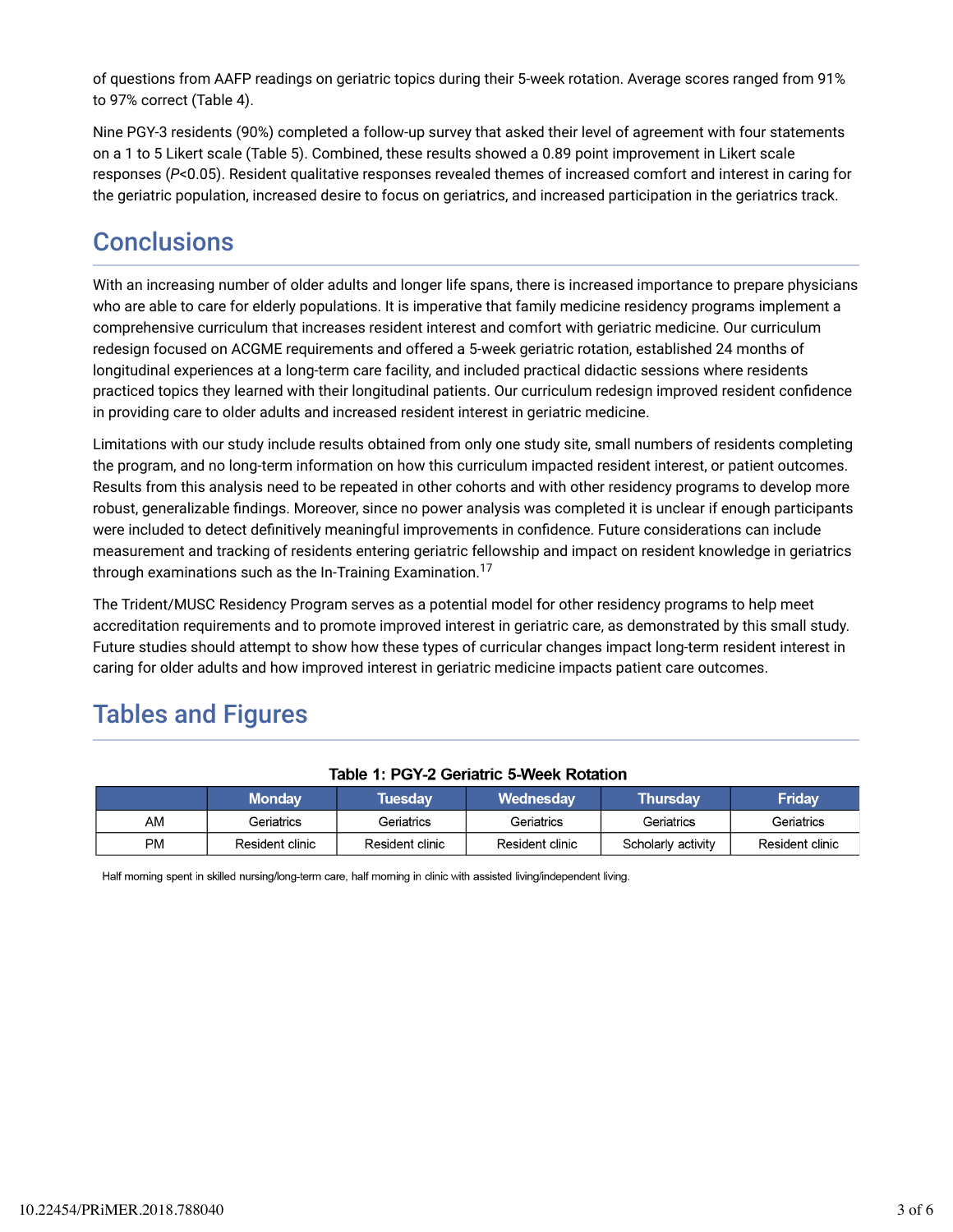|  | Table 2: Geriatric Longitudinal Curriculum Topics |  |
|--|---------------------------------------------------|--|
|  |                                                   |  |

| <b>Medical Care Focused</b>                                                                                                                                                                                                   | <b>Health Care Systems Focused</b>                                                                                                                                                                                                                 |
|-------------------------------------------------------------------------------------------------------------------------------------------------------------------------------------------------------------------------------|----------------------------------------------------------------------------------------------------------------------------------------------------------------------------------------------------------------------------------------------------|
| Dementia care and cognitive assessments<br>Delirium<br>Movement disorders<br>Sarcopenia and frailty<br>Preventative care for older adults<br>Wound care<br>Chronic pain and the elderly<br>Chronic conditions in older adults | Health systems for older adults<br>How Medicare works<br>Polypharmacy, the Beers Criteria, and deprescribing<br>Geriatric community resources<br>Advance care planning led by the county<br>Probate court<br>Falls assessments and safety planning |

#### Table 3: Resident Confidence Before and After Geriatrics Rotation (0=No, 1=Yes)

|                     | Mean | SD    | Difference | P Value |  |
|---------------------|------|-------|------------|---------|--|
| Prerotation survey  | 0.53 | ±0.25 | $+0.36$    | < 0.05  |  |
| Postrotation survey | 0.89 | ±0.13 |            |         |  |

#### Table 4: PGY-2 Scores for Pharmacotherapy and AAFP Quizzes (100-Point Maximum Score)

| <b>Pharmacotherapy Quiz</b> | PGY-2 Average | <b>SD</b> |
|-----------------------------|---------------|-----------|
| Wound care management       | 92.26         | ±10.06    |
| Dementia                    | 93.45         | ±8.32     |
| Parkinson's disease         | 96.92         | ±5.22     |
| <b>AAFP Readings Quiz</b>   |               |           |
| Geriatrics rotation exam    | 90.54         | ± 5.9     |

#### Table 5: Geriatrics Curriculum Resident Survey Before and After Participating Responses (0=Strongly Disagree, 1=Disagree, 3=Neutral, 4=Agree, 5=Strongly Agree)

|                                                         | <b>Prior to</b><br><b>Mean</b> | <b>Prior</b><br>to SD | <b>After</b><br><b>Mean</b> | <b>After SD</b> | <b>Overall</b><br><b>Difference</b> | P Value |
|---------------------------------------------------------|--------------------------------|-----------------------|-----------------------------|-----------------|-------------------------------------|---------|
| Interested in learning about geriatrics                 | 4.77                           | ±0.67                 | 5.00                        | ±Ο              |                                     |         |
| Comfortable in caring for the geriatric<br>population   | 3.67                           | ±2.18                 | 5.00                        | ±0              |                                     |         |
| Planning to focus on geriatrics in my<br>medical career | 2.44                           | $+2.01$               | 3.44                        | ±2.13           |                                     |         |
| Join the geriatrics track                               | 2.11                           | ±2.15                 | 3.11                        | ±2.42           |                                     |         |
| Average Total Score                                     | 3.25                           |                       | 4.14                        |                 | $+0.89$                             | < 0.05  |

### Acknowledgments

Parts of this study were presented at the 2016 STFM Annual Spring Conference, April 30-May 4, in Minneapolis, MN, and the 2015 STFM Annual Spring Conference, May 3-7, in Orlando, FL.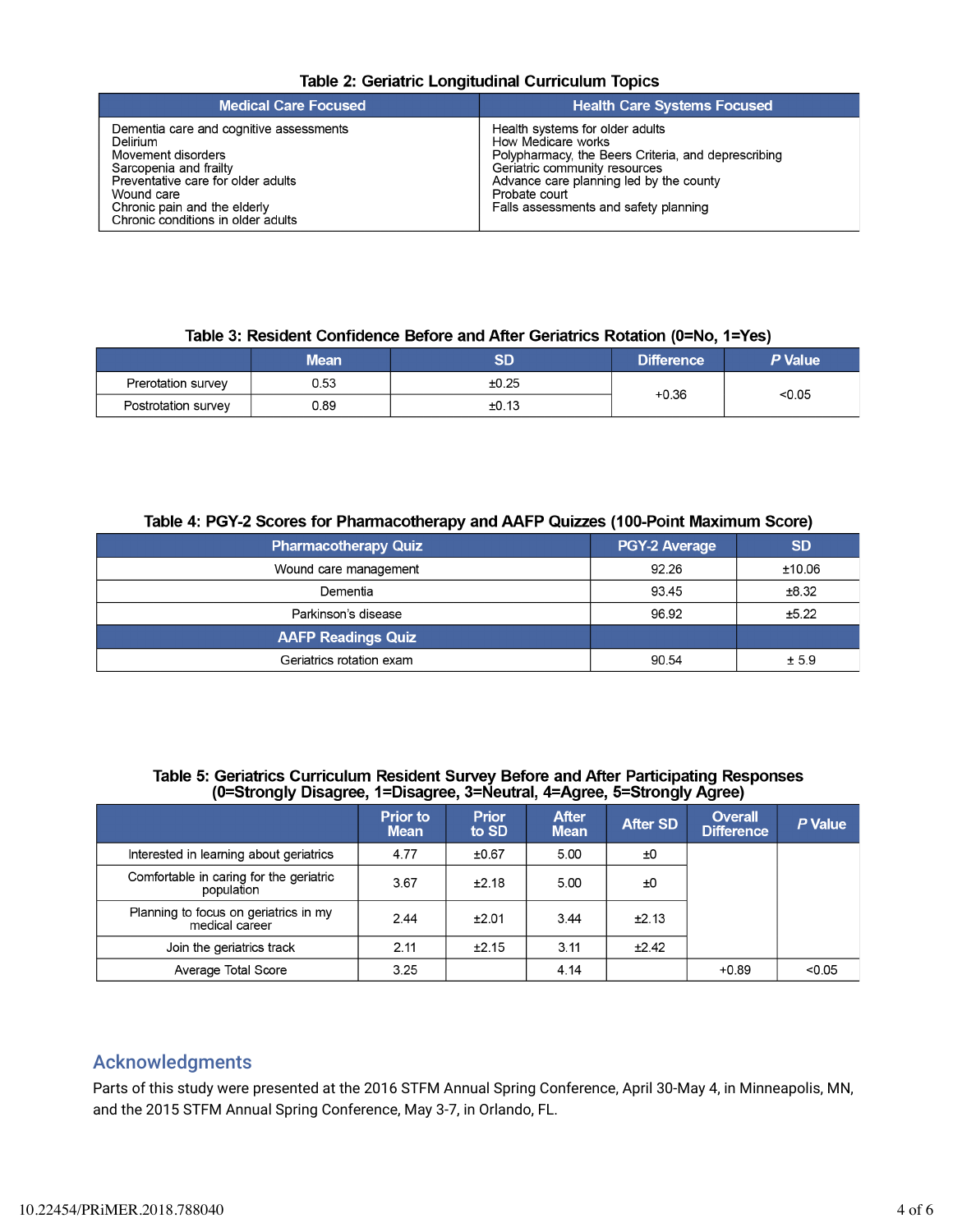### Corresponding Author

Russell S. Blackwelder, MD, MDiv

Medical University of South Carolina, Department of Family Medicine, 9228 Medical Plaza Drive, Charleston, SC 20406. 843-876-7080. Fax: 843-876-7111.

blackwr@musc.edu

### **Author Affiliations**

Russell S. Blackwelder, MD, MDiv - Trident/MUSC Family Medicine Residency, Medical University of South Carolina, Charleston, SC

Melissa Hortman, EdD - Trident/MUSC Family Medicine Residency, Medical University of South Carolina, Charleston, SC

Dawn Leberknight - Trident/MUSC Family Medicine Residency, Medical University of South Carolina, Charleston, SC Scott Bragg, PharmD - Trident/MUSC Family Medicine Residency and Clinical Pharmacy and Outcome Sciences, Medical University of South Carolina, Charleston, SC

### References

- Accreditation Council for Graduate Medical Education. ACGME Program Requirements for Graduate Medical 1. Education in Family Medicine. https://www.acgme.org/Portals/0/PFAssets/ProgramRequirements /120\_family\_medicine\_2016.pdf. Accessed March 24, 2017.
- 2. South Carolina Revenue and Fiscal Affairs Office. Population projections calculated by South Carolina Department of Revenue and Fiscal Affairs, 2010. http://abstract.sc.gov/chapter14/pop5.html Accessed Februrary 2018.
- 3. Centers for Disease Control and Prevention. The State of Aging and Health in America 2013. Atlanta, GA: Centers for Disease Control and Prevention; 2013.
- Miller KE, Zylstra RG, Standridge JB. The geriatric patient: a systematic approach to maintaining health. Am 4. Fam Physician. 2000;61(4):1089-1104.
- 5. Weiss BD. Geriatrics: in our residents' future whether they know it and like it or not. Fam Med. 2008;40(10):741-743.
- 6. Raetz J, Unwin B, Andrilla HA. Attitudes and Barriers Encountered in Training Family Medicine Residents in Nursing Home Care: A National Survey of Program Directors: A CERA Study. Fam Med. 2016;48(4):309-313.
- 7. Besdine R, Boult C, Brangman S, et al; American Geriatrics Society Task Force on the Future of Geriatric Medicine. Caring for older Americans: the future of geriatric medicine. J Am Geriatr Soc. 2005;53(6) (suppl):S245-S256.
- Geriatric Medicine. A Clinical Imperative for an Aging Population. New York: American Geriatrics Society and 8. Association of Directors of Geriatric Academic Programs; 2004.
- Alliance for Aging Research. Medical Never-Never Land: Ten Reasons Why America Isn't Ready for the 9. Coming Age Boom. Washington, DC: Alliance for Aging Research; 2002. https://www.agingresearch.org /publications/view/135#.WoIS8ZPwajg. Accessed February 12, 2018.
- 10. Martin JC, Avant RF, Bowman MA, et al; Future of Family Medicine Project Leadership Committee. The Future of Family Medicine: a collaborative project of the family medicine community. Ann Fam Med. 2004;2(suppl 1):S3-S32.

https://doi.org/10.1370/afm.130.

- 11. Medina-Walpole A, Barker WH, Katz PR, Karuza J, Williams TF, Hall WJ. The current state of geriatric medicine: a national survey of fellowship-trained geriatricians, 1990 to 1998. J Am Geriatr Soc. 2002;50(5):949-955. https://doi.org/10.1046/j.1532-5415.2002.50225.x.
- 12. Reuben DB, Zwanziger J, Bradley TB, et al. How many physicians will be needed to provide medical care for older persons? Physician manpower needs for the twenty-first century. J Am Geriatr Soc. 1993;41(4):444-453. https://doi.org/10.1111/j.1532-5415.1993.tb06955.x.
- 13. Adelman RD, Fields SD, Jutagir R. Geriatric education. Part II: the effect of a well elderly program on medical